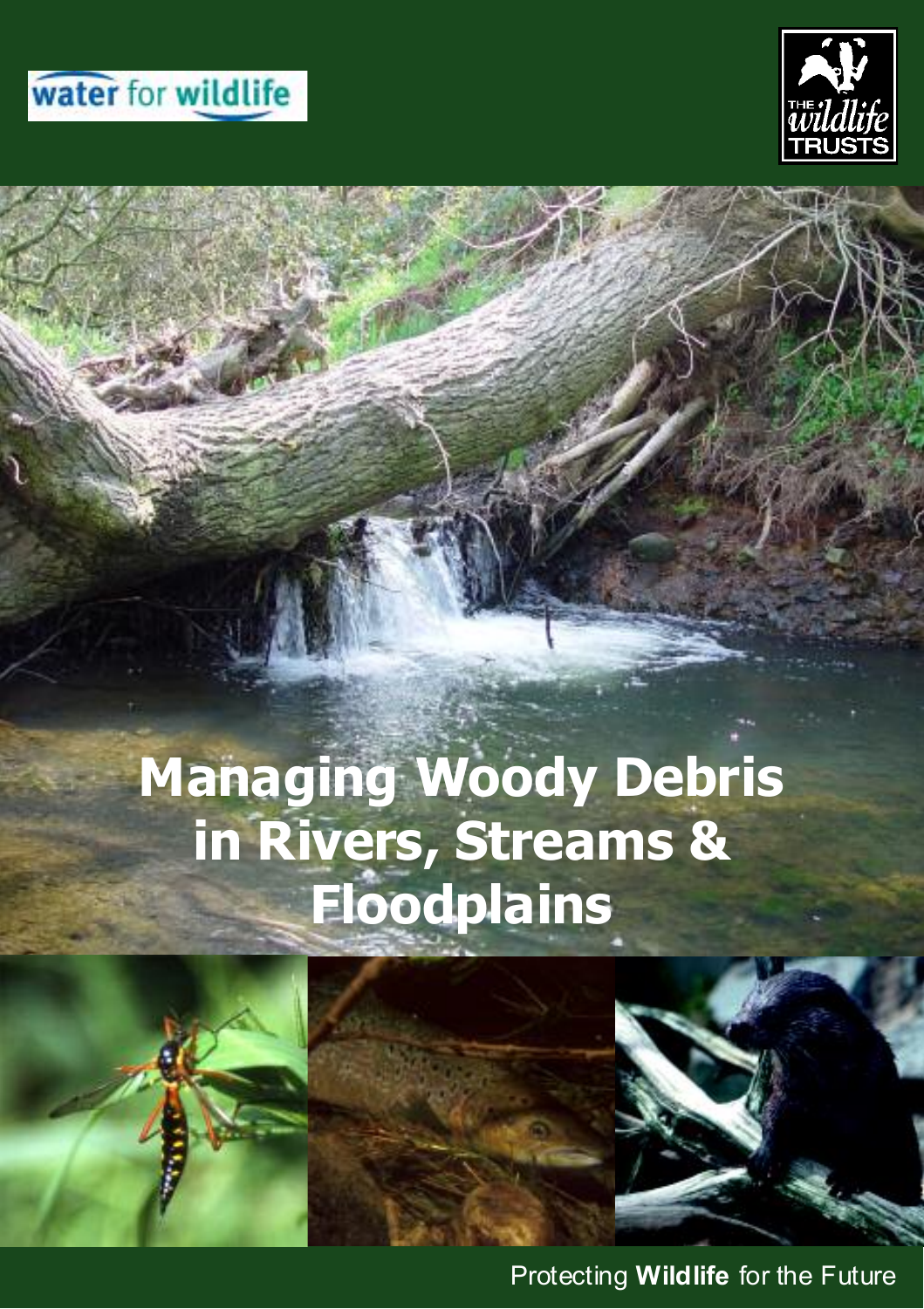## *Managing Woody Debris in Rivers, Streams & Floodplains*

**This booklet aims to promote best practice to farmers, riparian landowners, site managers, drainage boards, anglers, foresters, local authorities, highways engineers, water policy makers, teachers, students and the general public.**

Branches, large limbs, root boles or entire trees that have fallen into rivers are commonly referred to as Large Woody Debris (LWD). Accumulations of smaller branches, twigs and leaf litter are known as Coarse Woody Debris (CWD).

Woody debris is a vital component of our watercourses and its removal can severely degrade their health. The positive ecological contribution of LWD has often been overlooked or downplayed, while impacts on water flow and erosion have been misunderstood or exaggerated. This booklet seeks to dispel some of the myths and summarise the latest thinking.

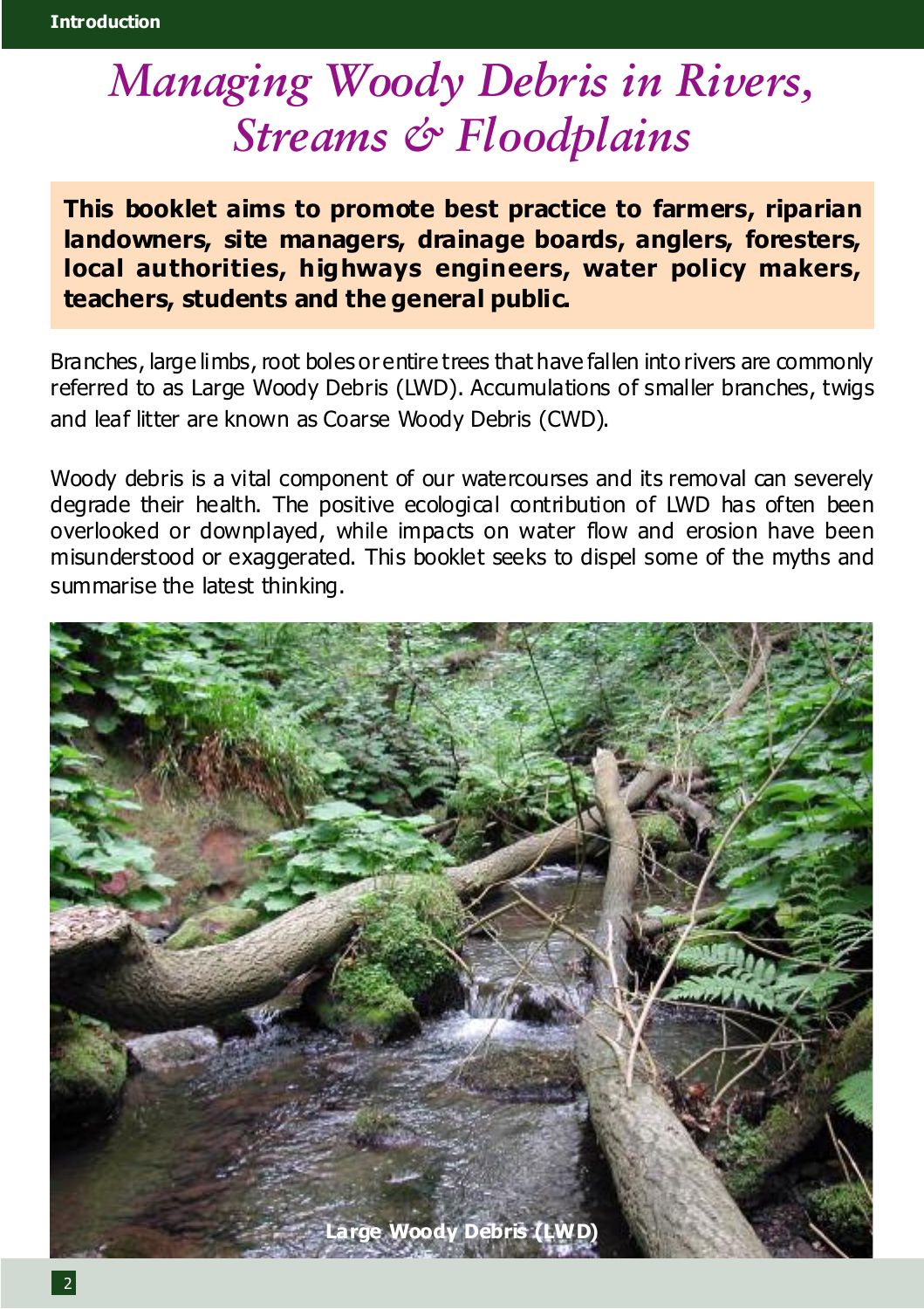



## *Distribution of Woody Debris*

Watercourses containing large amounts of woody debris, including log jams, are not particularly common in England and Wales (see map). It tends to be extrem ely localised and restricted to steep-sided headwater woodland streams often referred to as cloughs, pingles, dingles, sprinks, drumbles or dumbles.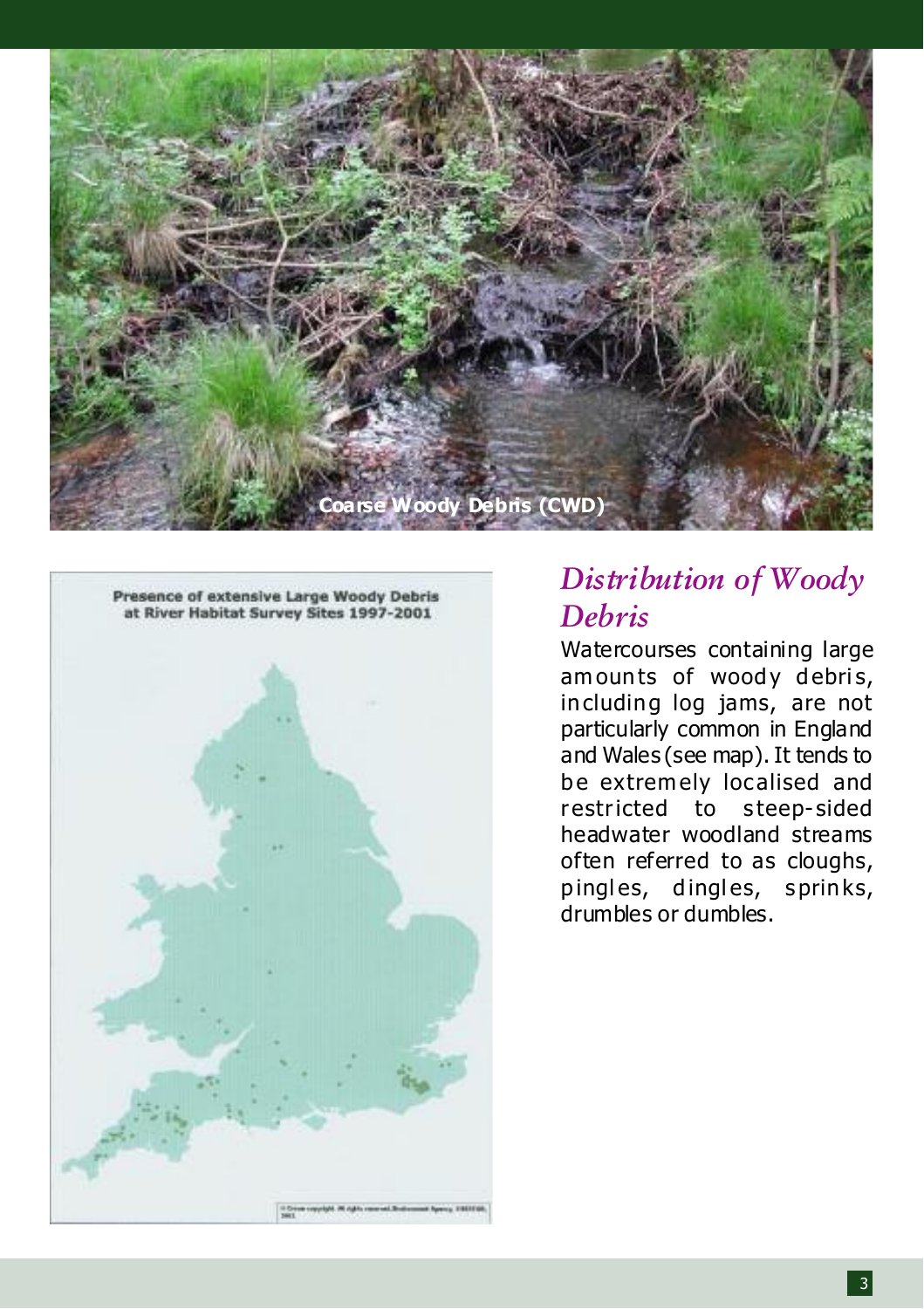## *Why is it Important?*

The rôle of woody debris in the healthy functioning of freshwater ecosystems has become increasingly recognised in research carried out in different parts of the world since the 1980s. LWD is beneficial in some of the following ways…





## *Stabilises river banks and beds*

LWD can be seen as the 'backbone' of the watercourse; its presence can help protect a stream from the erosion of beds and banks by resisting and deflecting flows. It also assists with the trapping and retention of sediments, organic matter and CWD.

### *Increases floodwater storage*

Woody debris helps regulate the energy of running water by decreasing the velocity. Thus the 'travel time' of water across the catchment is increased.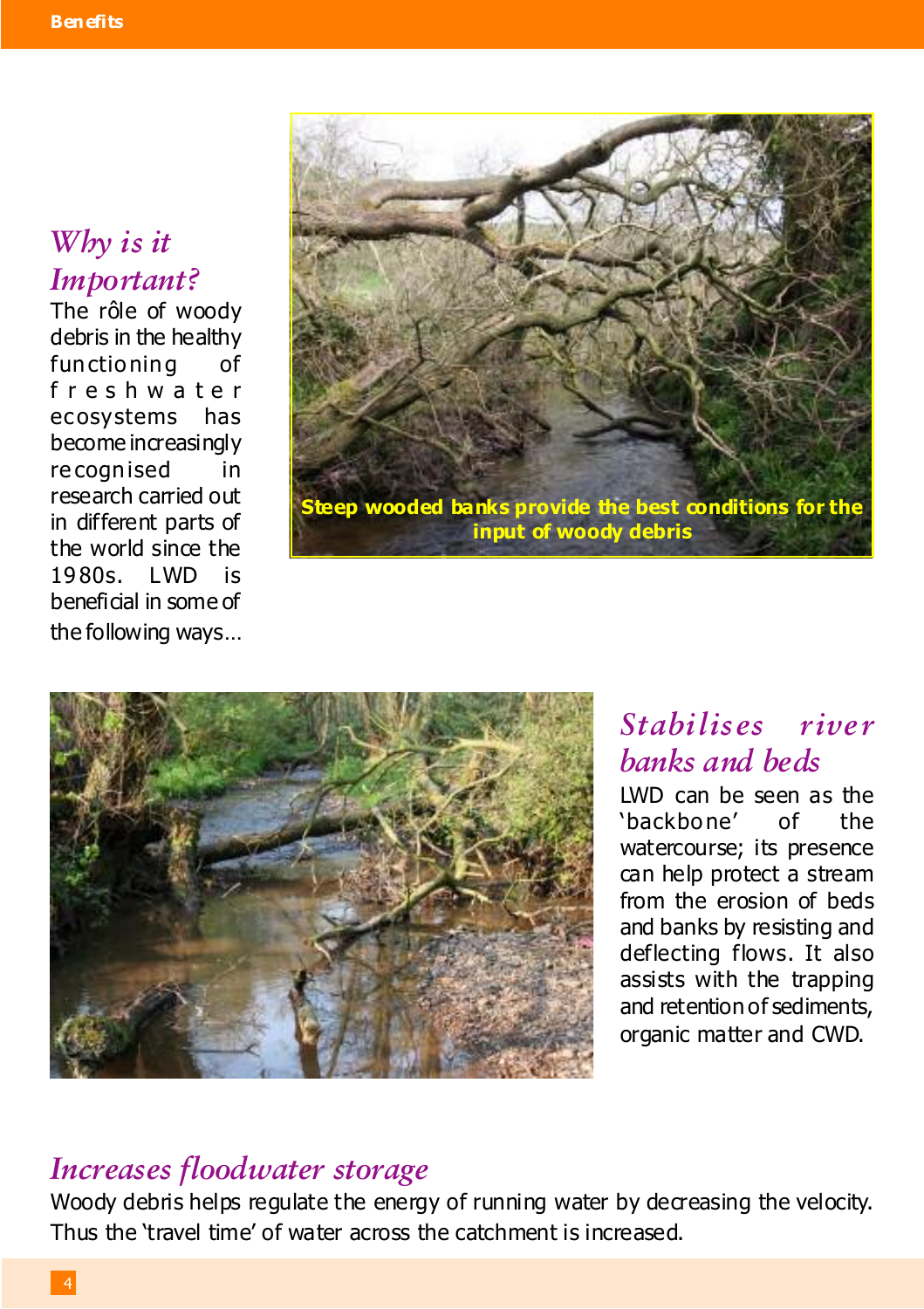### *Provides habitat for fish*

LWD provides shelter from high velocity flows, shade, feeding, spawning and nursery sites, territory markers for migratory fish and refuges from predators. Research in the USA found that pools created by logs and branches provide over 50% of the salmonid spawning and rearing habitats in small streams.





### *Creates niche habitats*

LWD adds complexity to the channel and helps to create new sediment pathways resulting in a range of habitats including chutes, pools, submerged and exposed sediment bars all of which, in turn, influence water temperature and additional micro-habitats for a wide range of aquatic plants and animals.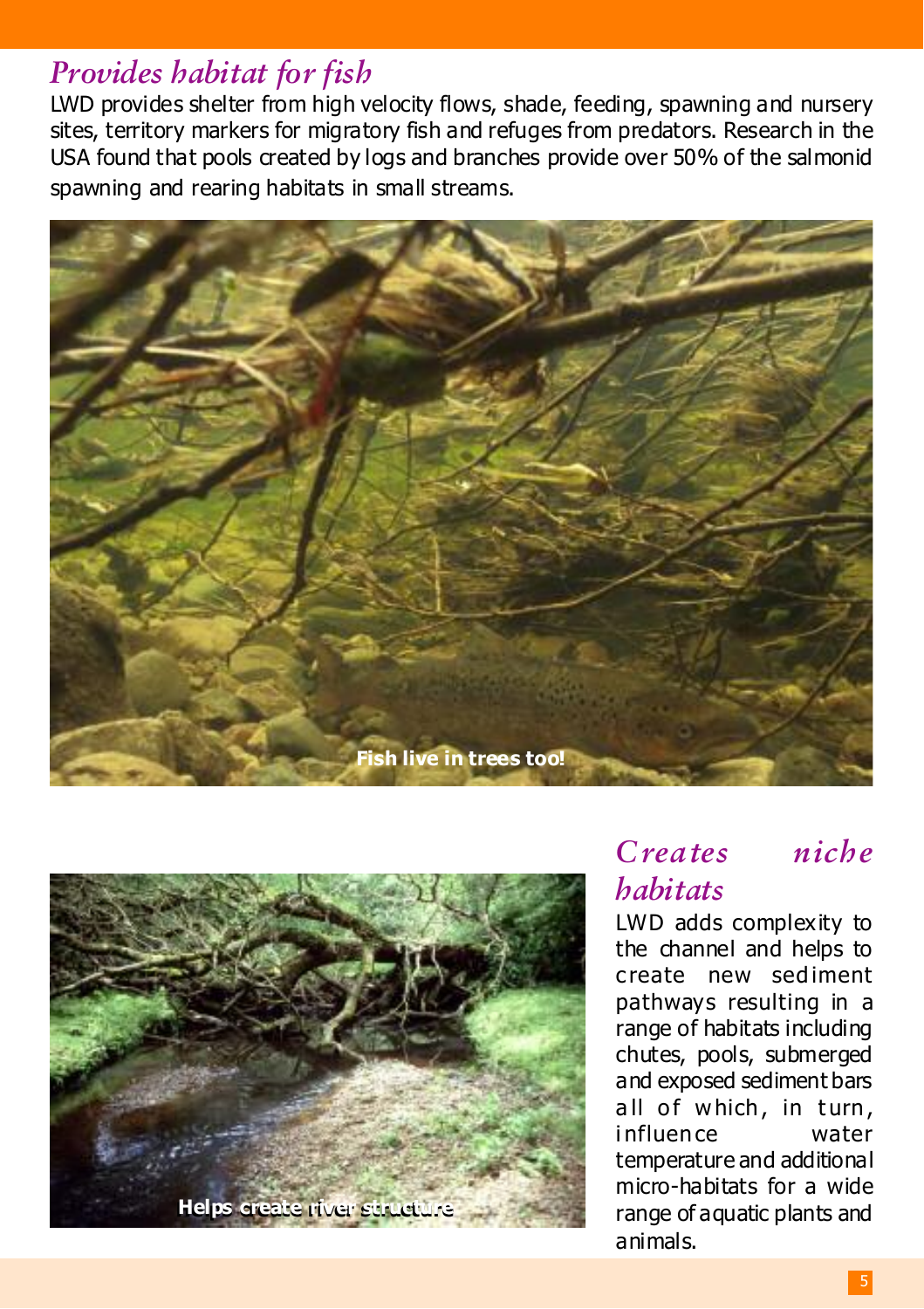## *Provides space and food for colonisation*

CWD and LWD provide a prolific range of surfaces induding splits and hollows, in which algae, microbes and invertebrates can colonise. These tiny organisms are crucial as they make up the base of the aquatic food chain and provide food -directly and indirectly- for all the creatures associated with the watercourse including mayflies, stoneflies, caddis, crayfish, trout, dippers and otters.



## *Supports invertebrate life cycles*

Research carried out in the UK identified 147 invertebrate species strongly associated with CWD (Godfrey, 2003). These include the UK Biodiversity Action Plan (BAP) cranefly Lipsothrix nobilis/nigristigma, the nationally scarce hoverfly Chalcosyrphus eunotus,

and the rare lowland riffle beetle Macronychus quadrituberculatus all of which have a larval stage developing in CWD. Many aquatic invertebrates have a terrestrial adult stage. Woody debris that protrudes out of the water helps dragonflies and "river flies" like mayflies, stoneflies and caddis species to emerge from the larval to the adult stage of their life cycle.







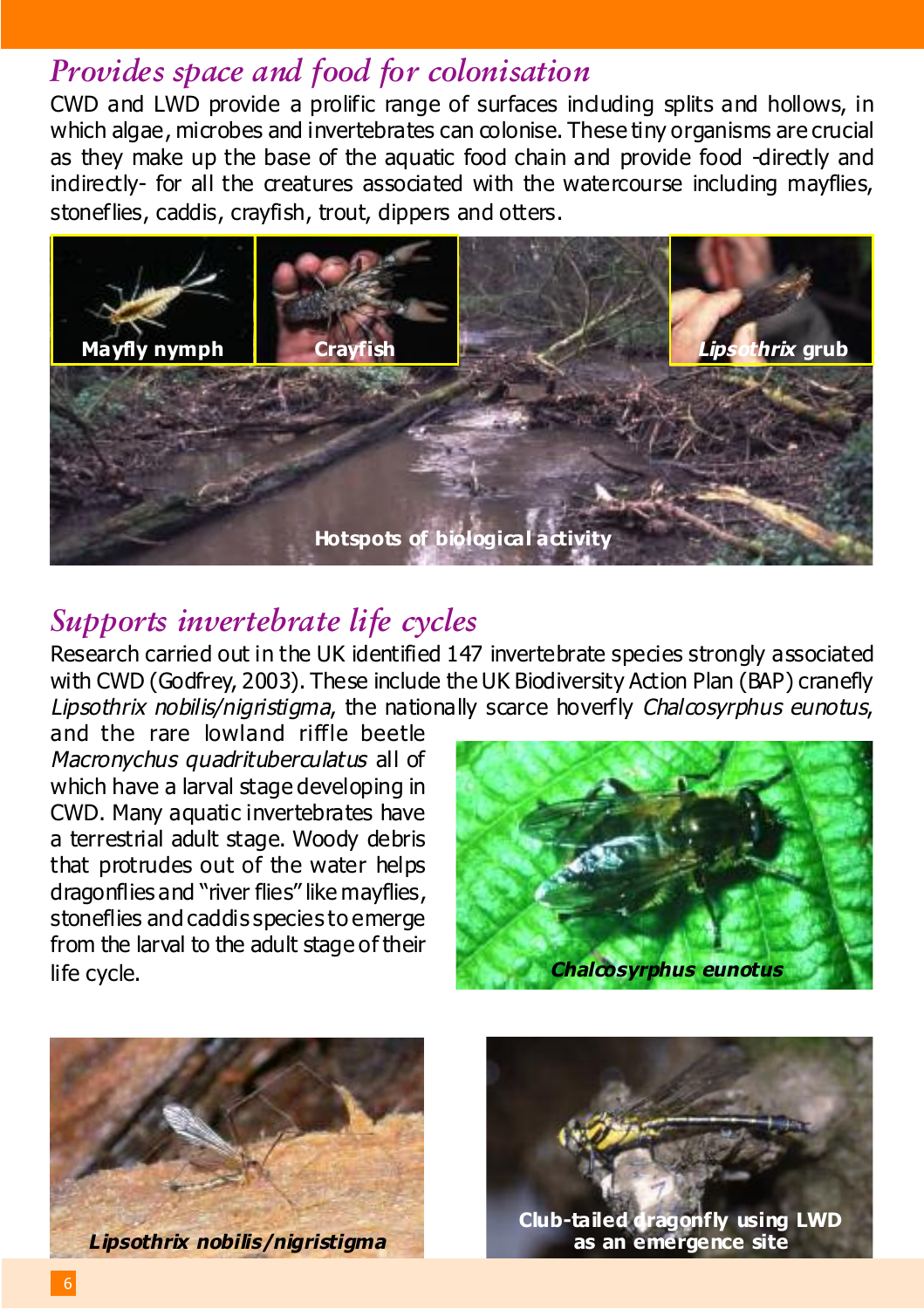## *Provides cover and perches*

Insects, birds, amphibians, reptiles and mammals all use CWD and LWD as foraging, resting and lookout sites.



## *Improves water quality*

One of the main functions performed by woody debris is the removal of fine silt from the system by creating silt 'benches' immediately upstream. This allows oxygenation of deposited silts, thus improving water quality. This process also helps to prevent gravels from becoming silted over.

## *Assists re-colonisation*

Scour pools formed by woody debris can be very important for watercourses that are prone to low flows or drying out completely. Animals living in these pools provide a reservoir of species that migrate and colonise the rest of the watercourse when flows increase. CWD also helps to protect species from the adverse effects of freezing or drying out.

## *Stores carbon*

Woody debris helps to store carbon in the long-term, thus mitigating the effects of climate change.

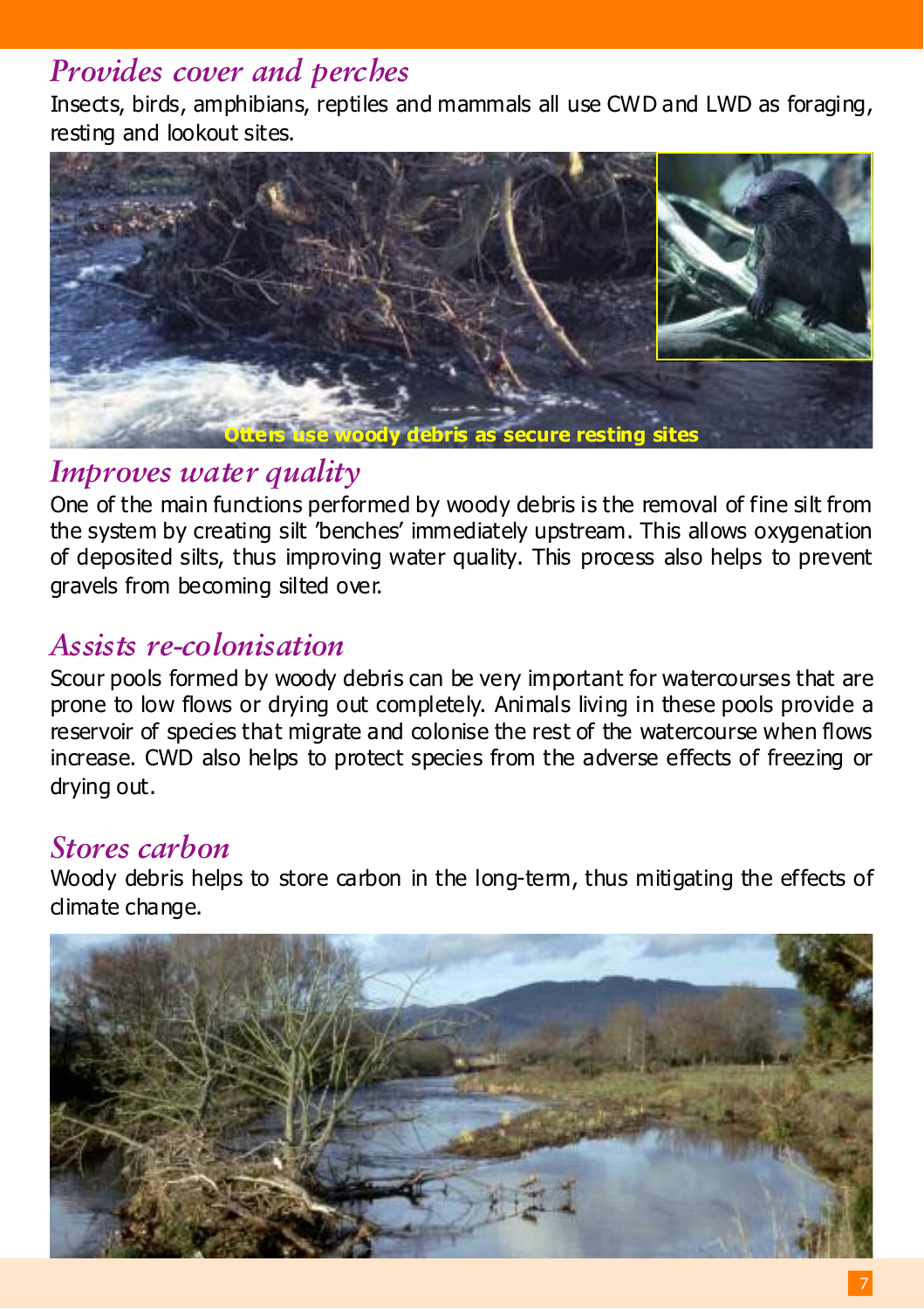## *Nature of the Challenge*

Over 85% of lowland rivers in England have been modified, deepened and straightened to provide defence for settlements and farmland established on the floodplain. LWD has traditionally been seen as a nuisance and is still referred to as a "blockage" or "snag". A great deal of taxpayers' money has been spent on removing LWD and CWD dams. Recent work in the Wye river catchment has resulted in the clearance of over five hundred



"timber blockages". This river is a Special Area for Conservation specifically for its salmon interest. Unfortunately salmon numbers continue to dedine in the Wye and other river catchments. Large-scale removal of woody debris and the "pioneer clearance" of tributary streams can take literally hundreds of years to recover.



**"fossilised channel". Notice the uniform width of the channel and the almost complete absence of physical features or trees.**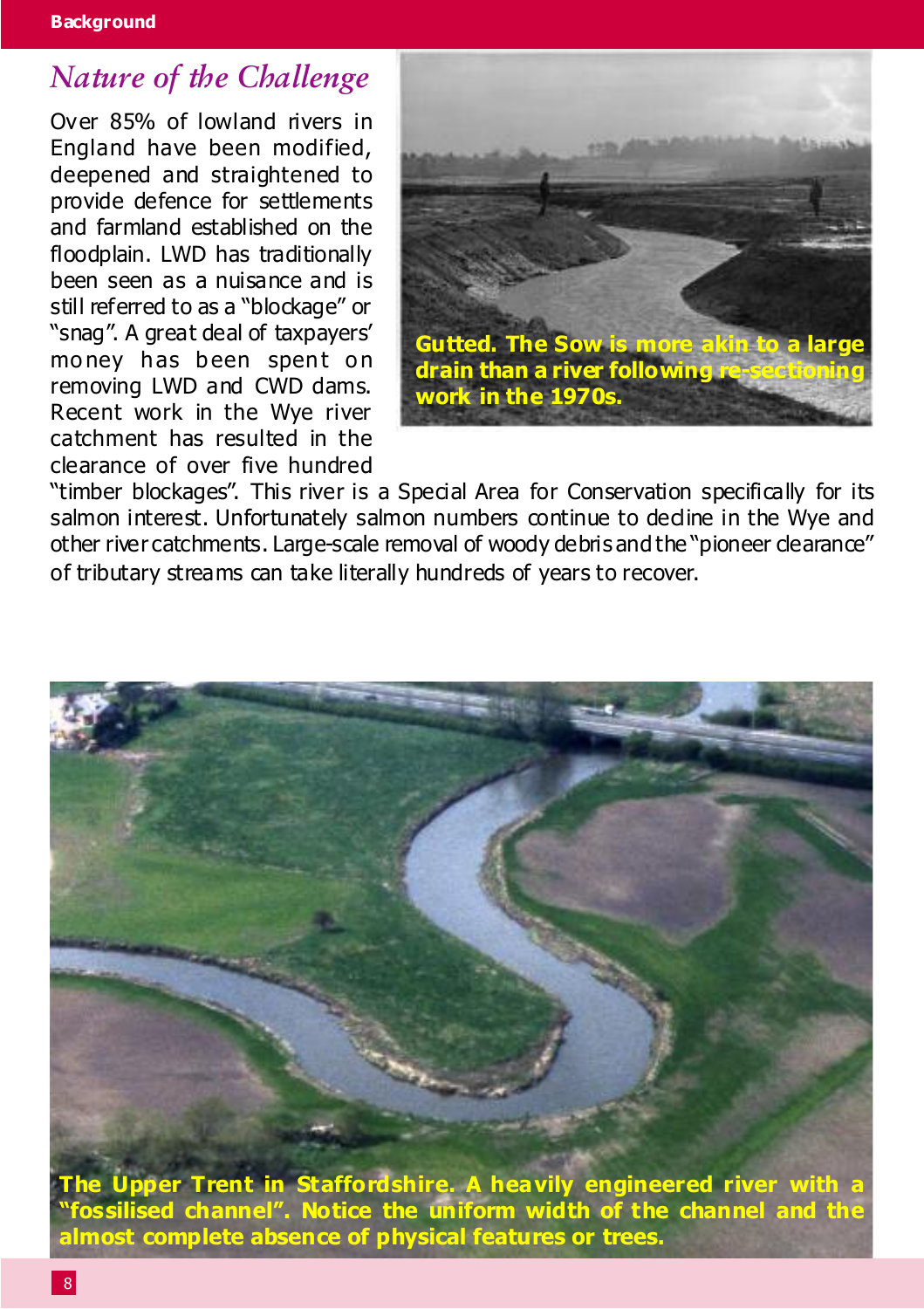

Problems can be exacerbated by a lack of ongoing input of both LWD and CWD into streams. Overgrazing, especially by sheep, and bankside poaching can mean that trees in the riparian zone are failing to regenerate. Over time this could result in a reduction and, ultimately, a cessation of woody debris input.

Over-zealous coppicing programmes, i.e. too much, too quickly, can also disrupt stream ecosystems adversely and reduce woody debris input for many years. River managers, forestry and agri-environment scheme staff are encouraged to consult more widely before embarking on large-scale projects. Surveys should be commissioned and a monitoring scheme incorporated to assess any changes.

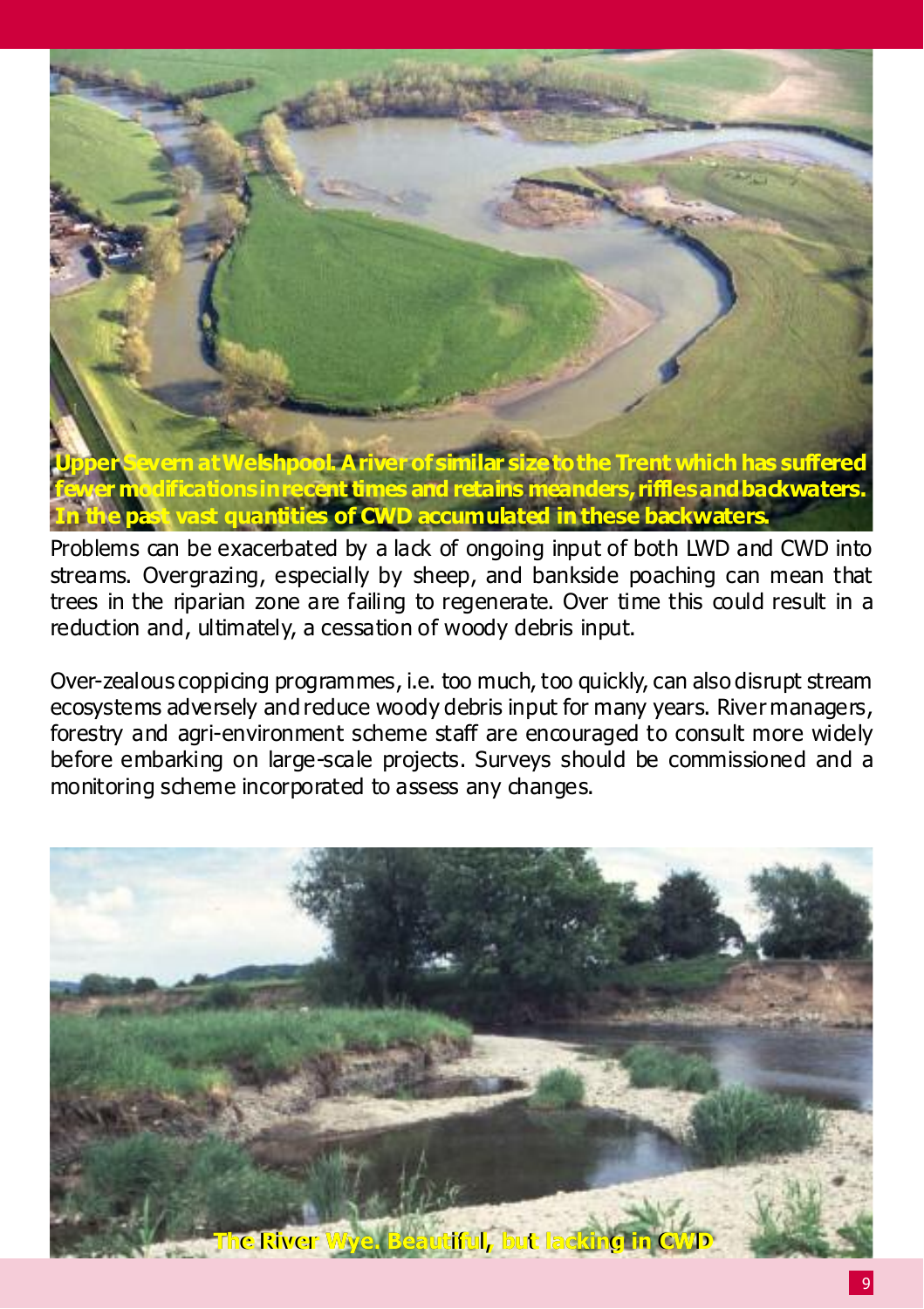## *Managing Woody Debris*



#### **Leave it IN!**

Woody debris should be left in a watercourse unless there is a very strong and well-supported case for its removal or repositioning. If reduced local water levels and flood duration is the primary rationale for LWD removal, the case should be supported by a hydraulic analysis.

#### **Reposition**

If a case for repositioning LWD is successfully made, a management proposal should be drawn up and circulated to all interested parties and relevant agencies for consultation. LWD needs to be pegged in at 20<sup>0</sup>-40<sup>0</sup>. This should improve the capacity of the channel to carry peak flows, while retaining a reasonable variety of low velocity habitats.

#### **Reintroduction**

The addition of LWD improves physical habitat and counteracts stream incision. 'Re-snagging' is now a common river rehabilitiation technique in many parts of the world, in particular the USA, Australia and Canada. Introduced material should form the key pieces of stable debris accumulation:

- $\geq$  Length: at least as long as the channel width
- $\geq$  Diameter: at least 0.1 metre or 5% of channel width (whichever is largest)
- $\geq$  LWD often needs to be securely keyed into the bed of the watercourse
- 10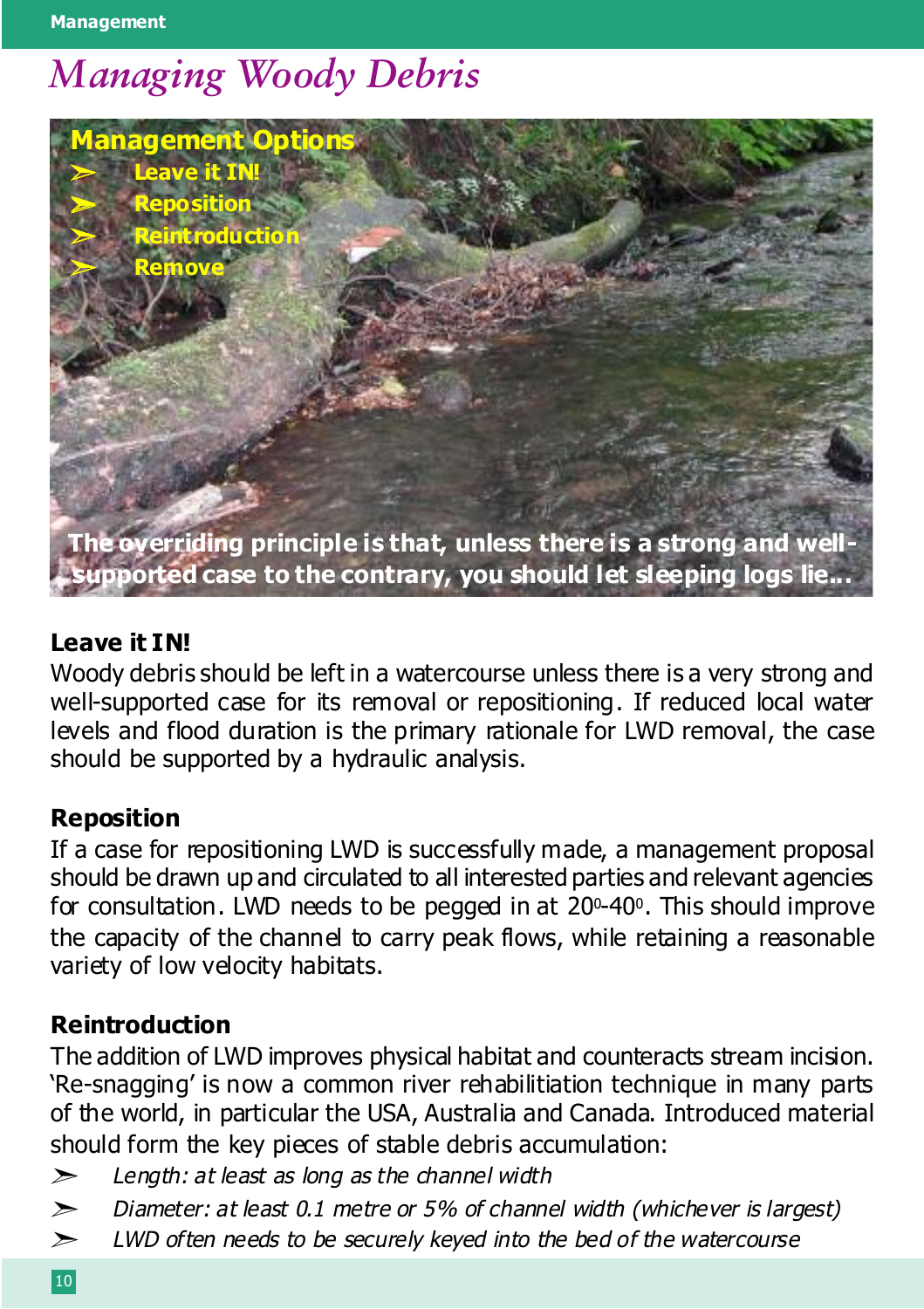

### **Possible Cases for Selective Removal**

- $\triangleright$  Debris accumulating on bridges and culverts, potentially resulting in localised flooding
- **Navigation**
- $\triangleright$  Canoeing
- $\triangleright$  Urban Areas: Sewage litter and rubbish



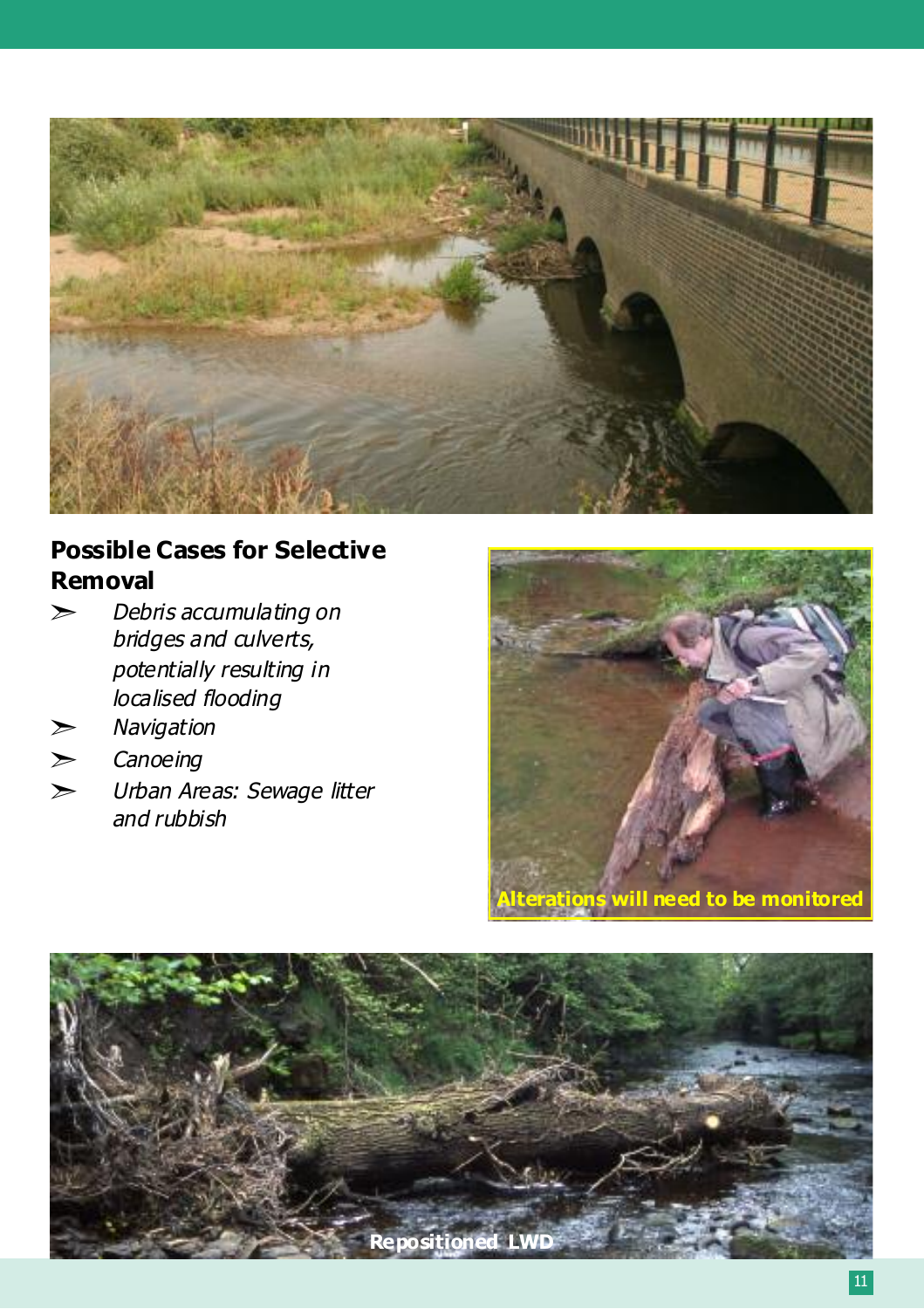## *Catchment Strategies*

Attitudes towards woody debris are changing in the UK. In many areas agencies are reducing their watercourse maintenance programmes. Interested parties are now in a position to develop strategies for the management of woody debris in river catchments. This can be carried out as a mapping exercise to identify both potential constraints and opportunities.



#### **Information gathering**

- $\triangleright$  River Habitat Surveys (RHS), River Corridor Surveys and aerial photos provide data on the degree of bankside tree cover, LWD, debris dams, braided channels, islands and wet woodland.
- $\geq$  Local Environmental Records Centres maintain data on species, designated sites, nature reserves and County Wildlife Sites.
- $\geq$  UK and Local BAP partnerships have agreed targets for habitats like wet woodland and for flagship species such as Lipsothrix craneflies, white-dawed crayfish and Atlantic salmon.
- $\geq$  Agencies and local authorities have information on listed structures (bridges, weirs, water mills), bridges and culverts with poor capacity to handle peak flows, settlements in major flood zones, commercial forestry areas and community forests.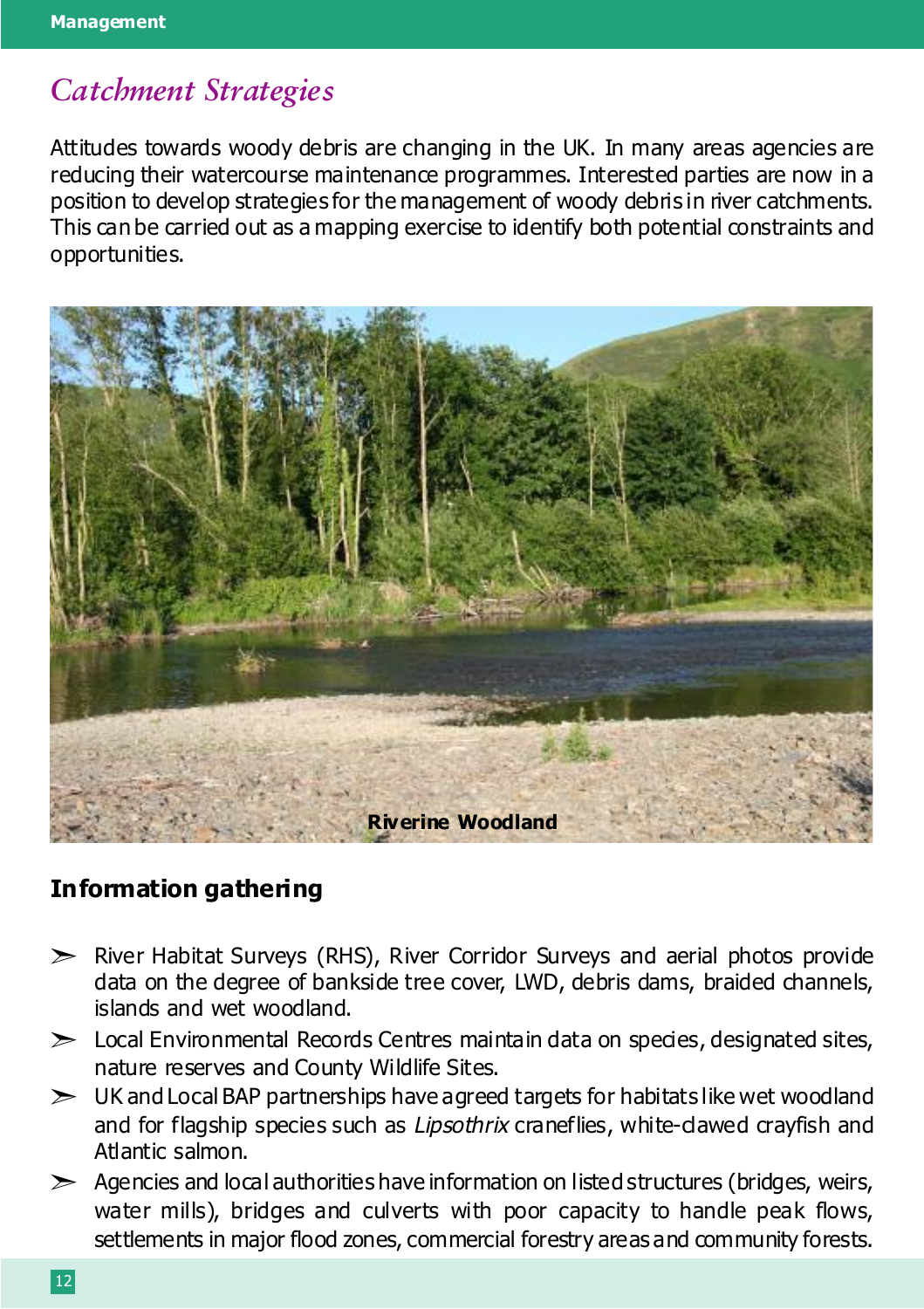#### **Promoting woody debris**

- $\geq$  Do not disturb naturally occurring LWD unless it is vital for safety reasons or to protect investments (e.g. from flooding).
- $\triangleright$  Protect riparian corridors and floodplains to ensure that there will be a future source of woody debris. Influence agri-environment schemes in riparian areas and floodplains: promote the reduction, rotation or exclusion of livestock grazing, selective fencing of watercourses, buffer strips, planting schemes and natural regeneration areas. Avoid the uniform pollarding of willows and encourage a higher percentage to mature and collapse.
- $\triangleright$  When building, maintaining or improving roads and railways ensure that culverts and bridges have the capacity to allow flood flows and for LWD to pass through them.
- $\geq$  In the UK it will be many decades before the majority of watercourses again begin to build up a resource of woody debris. Catchment strategies should help to identify suitable areas to reintroduce LWD in the short and medium term.

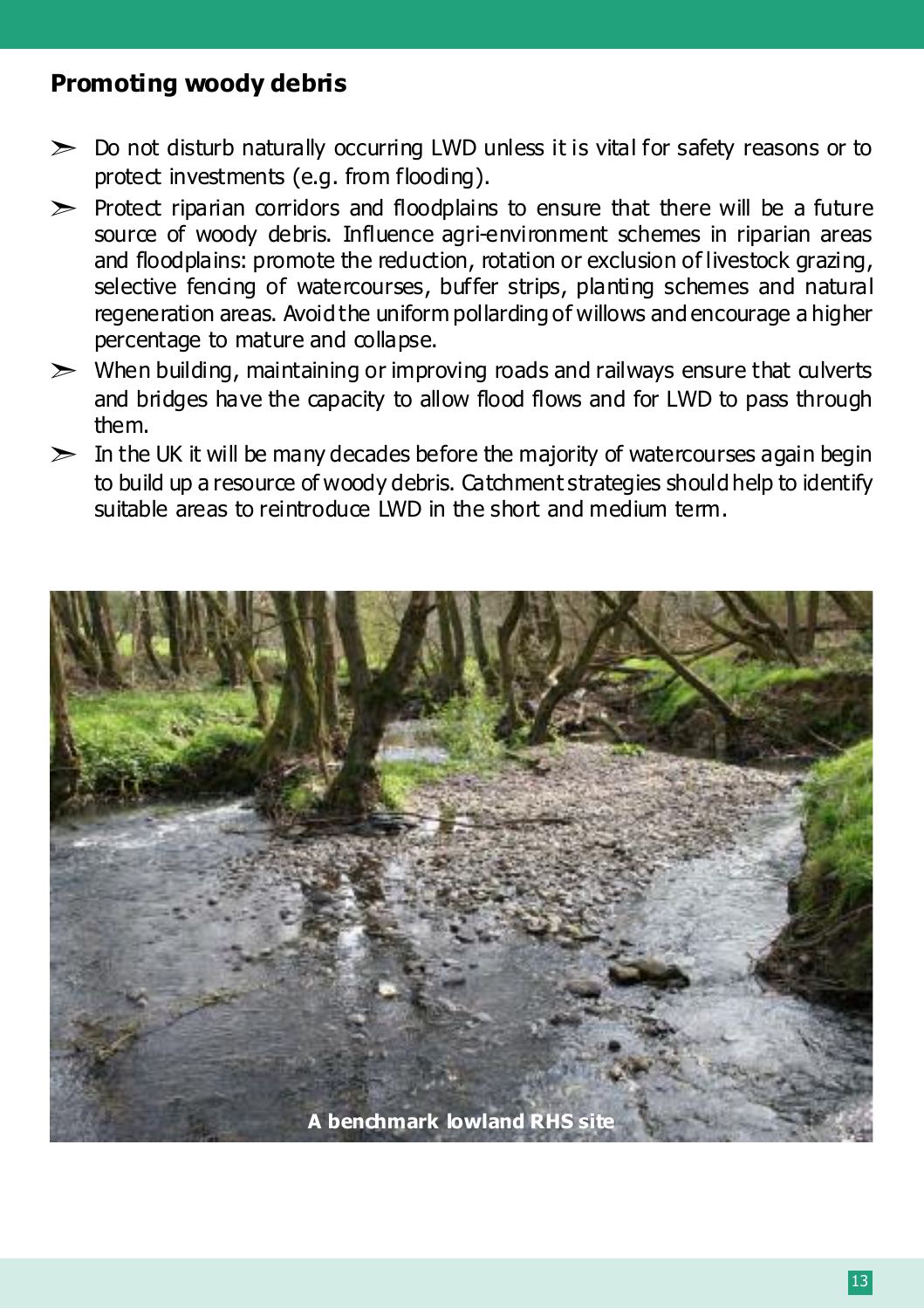## *Crucial for Fish*



Log jams that span a stream are often thought to create barriers to fish passage. As a result, many concerned woodland and fisheries managers have removed them. However, there is little evidence of natural dams hindering access for fish. The irony is that, out of desire to increase access for fish to habitat upstream, most efforts to remove perceived 'blockages' are in fact detrimental to fish downstream. In almost every study, the removal of woody debris has resulted in the loss of important habitat features and an overall reduction in fish populations. Removal of 'key pieces' of LWD destabilises the remaining debris resulting in increased sedimentation of pools and gravels downstream. These pools maybe reduced in size or lost altogether and gravels become unsuitable for fish spawning. Spawning gravels, previously held in place by stable LWD, can also be flushed downstream and dispersed.

Debris dams are generally observed and removed during normal flows. They are rarely observed during high flows when salmon and sea trout migration to spawning areas occurs.



During high flows, debris dams can become submerged as water passes over the top or they can 'raft' upwards as water pushes from beneath. Fish are very adept at finding spaces above, below, around or within log jams. They have been doing it unaided for millennia!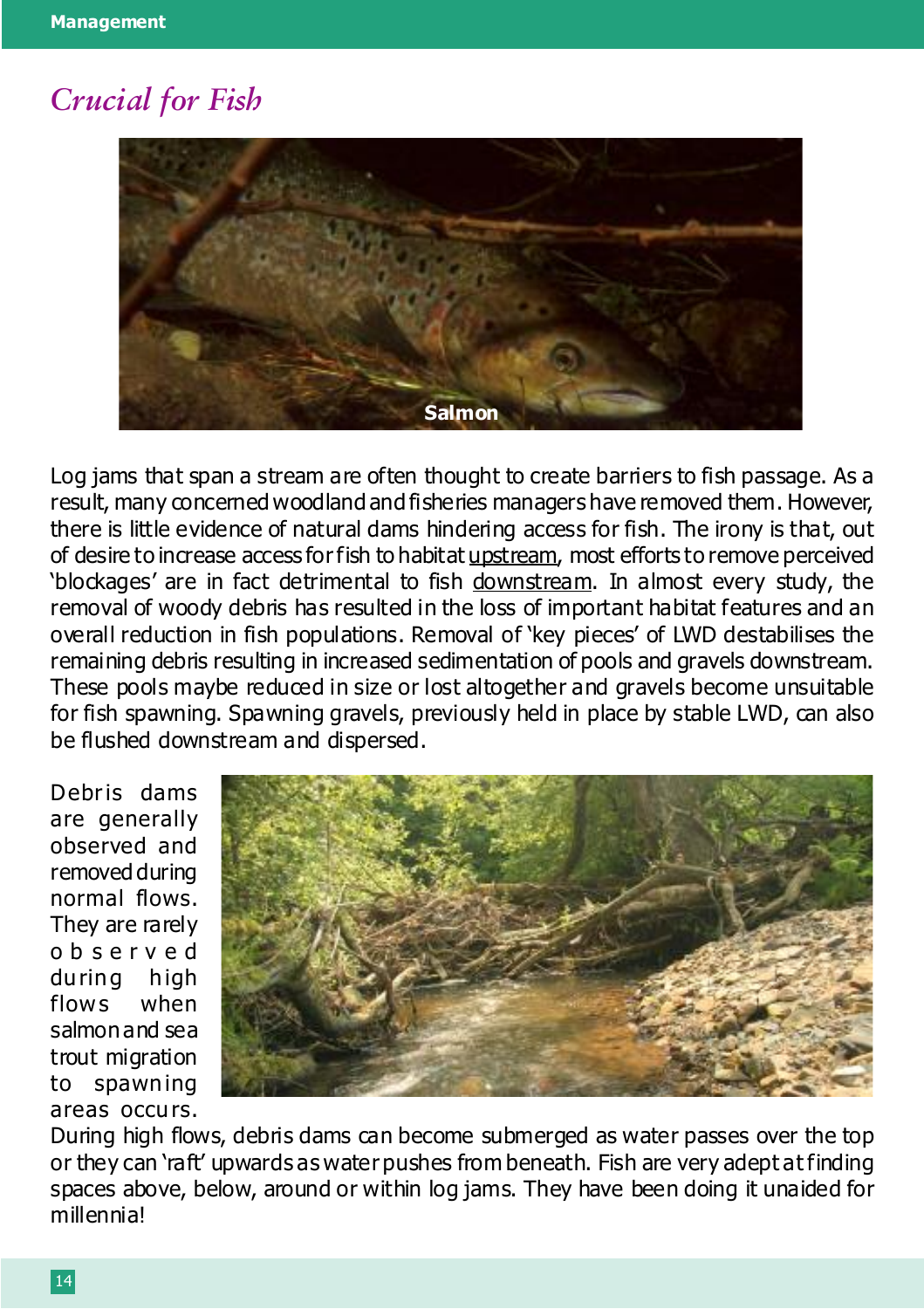## *Large Floodplain Rivers*

LWD also has an important rôle to play in large floodplain rivers. Downed trees and living pieces of sprouting driftwood dramatically accelerate the process of island formation. If deposited 'living wood' (usually willows and poplars) is able to sprout and anchor to river sediments through the growth of adventitious roots, then the



process of creating a pioneer island can begin. Sediments and gravel accumulate in the protected lee of the deposited LWD. These are good sites for willow regeneration and, in time, could help to produce a braided river channel.



River islands or braided channels are rare due to past land drainage works and a lack of naturally occurring LWD. Islands and their associated habitats support a range of biodiversity and it is time to identify areas where large rivers can be restored to their former character.

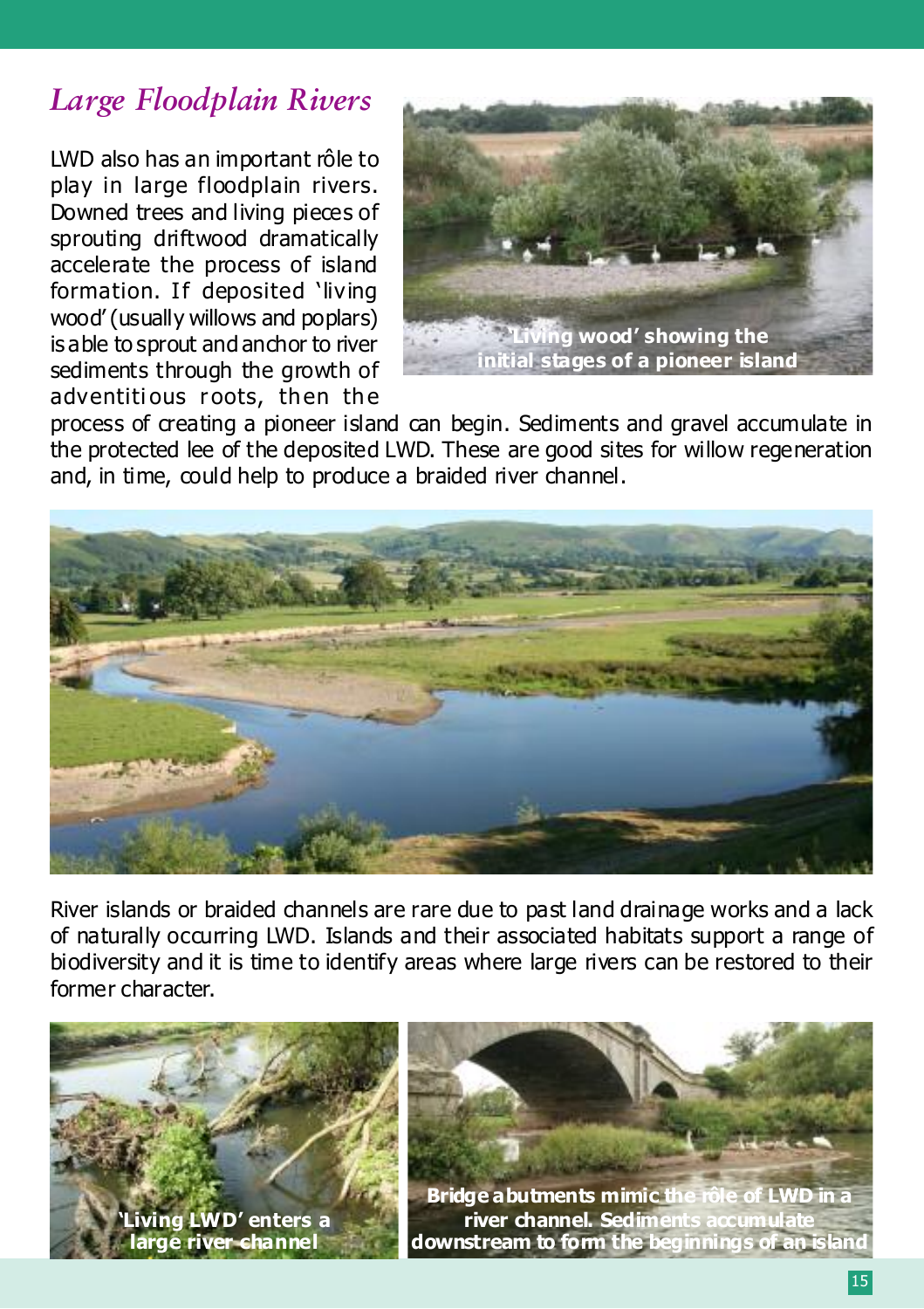## *Case Studies* **1. Black Water, New Forest National Park**

**Background** The New Forest has the highest recorded density of debris dams in Britain. It contains some of the most important and rare wetlands in Europe including spectacular stands of riverine woodland, bog woodland and valley mires. However, many watercourses were re-sectioned and large areas drained for timber growing and livestock grazing.



**Objectives** To restore 600 hectares of wetland habitat, in part, by re-connecting watercourses with their former channels. To restore ten kilometres of damaged watercourse.



**Project Partners Forestry** Commission, Environment Agency, English Nature, RSPB, Hampshire County Council, National Trust and the University of Southampton.

**Cost** Part of £2.9 million project **More info**

www.newforestlife.org.uk/life3 www.geog.soton.ac.uk

**Project Description** Log jams have been introduced at strategic locations to help re-wet old stream courses.

**Assessment** The Black Water scheme is part of a completed Life3 Project. Monitoring has been carried out by PhD students. Results indicate that: (i) flood 'travel time' has been increased. Water now takes 35% longer to travel the length of the catchment due to storage on the restored wooded floodplains; (ii) there is an increase in channel diversity characterised by more woody debris and more pools.

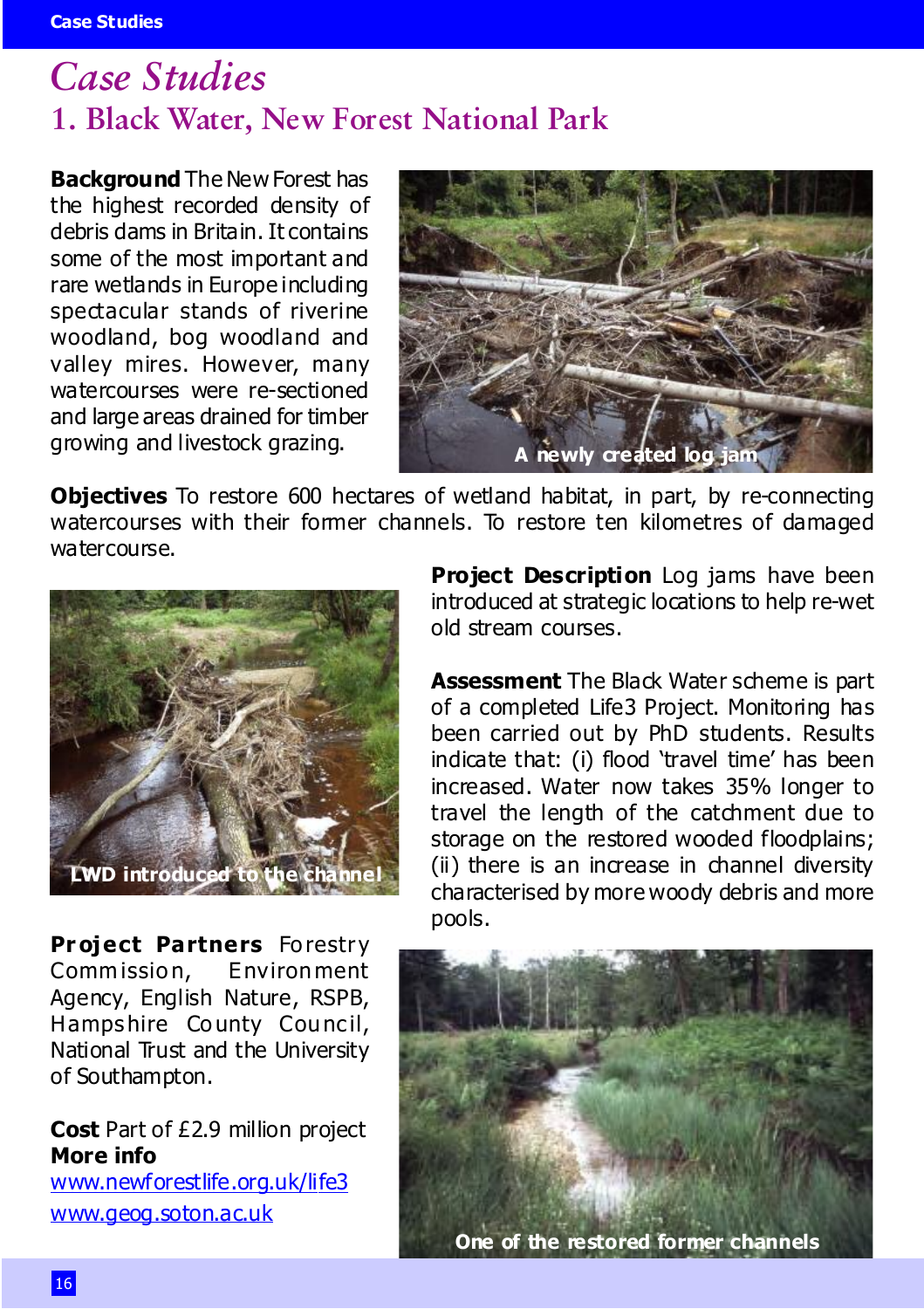## **2. Tittesworth, Peak District National Park**

**Background** Tittesworth Reservoir is owned and managed by Severn Trent Water. There are several fine examples of log jams and debris dams on the feeder streams that drain into the reservoir. However, one tributary in particular was identified as having been heavily modified in the past. This stream corridor became the focus of a habitat rehabilitation project.



**Existing log jam at th** 

**Objectives** To increase habitat and species diversity at the site in line with Severn Trent Water's and the Peak Park's Biodiversity Action Plans. Use the scheme to inspire similar work at other sites as appropriate.

**D escription** 700m of stream course were re-

profiled. Log weirs were installed at strategic locations and designed to create some ponded reaches upstream (but still allow fish passage). Raised water levels helped to re-wet approximately ten hectares of floodplain and a number of scrapes, ephemeral 'dragonfly' pools, 'ridge and furrow' reedbed shells and several more permanent ponds.





#### **Assessment**

This imaginative and inspiring project has benefited a number of BAP target species. Monitoring has identified increases in breeding wildfowl and waders. Evidence of water voles was also detected for the first time.

**Project Partners** Severn Trent Water, Defra, Staffordshire Wildlife Trust, Environment Agency, Peak District National

Park Authority, RSPB, Middlemarch Environmental, Landscape Matters.

**Cost** Approximately £25K for stream corridor work (part of £95K scheme) **More info** n.mott@staffs-wildlife.org.uk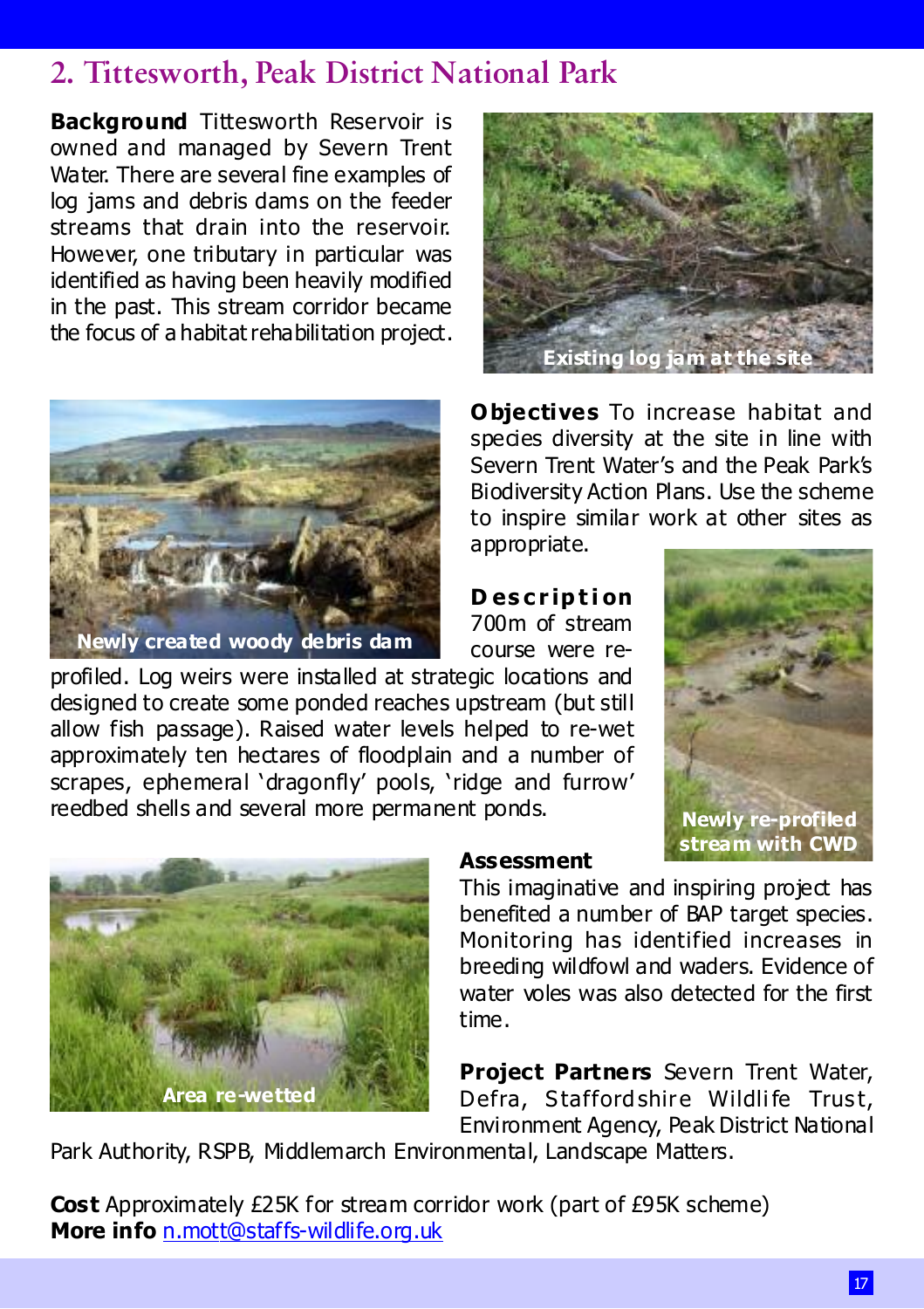## **3. River Trent at Wolseley Bridge, Staffordshire**



**Background** Staffordshire Wildlife Trust (SWT) owns and manages the site. The River Trent had been engineered into a deep trapezoidal channel and effectively disconnected from its floodplain.

**Objective** To re-profile 340 metres of the River Trent along the inside of a large meander to help kickstart natural geomorphological processes including erosion and deposition and promote re-

alignment with its floodplain. To use the scheme as a demonstration of best practice to inspire similar work elsewhere.

**Description** The river re-profiling has been very successful. Shortly after completing the works a 'happy accident' involved the input of a mature beech tree which formed LWD in the restored channel. Liaision with the Environment Agency ensured that the LWD could be left in and monitored.





**Assessment** Monitoring of the LWD over a three year period has shown that (i) a short-term erosion pocket was created shortly after the beech tree entered the channel. The volume of the erosion pocket was approximately one and half times the volume of the submerged timber when the river was bank-full. It has since stabilised; (ii) No part of the LWD has moved more

than twenty metres downstream; (iii) The LWD has gradually accumulated smaller pieces of woody debris and has become surprisingly stable; (iv) common sandpiper,

grey wagtail, kingfisher, hornet and otter are among the species recorded using the LWD as a foraging, perching or spraint site.

**Project Partners** SWT, Environment Agency, Middlemarch Environmental

**Cost** Part of £21K project **More info** n.mott@staffs-wildlife.org.uk

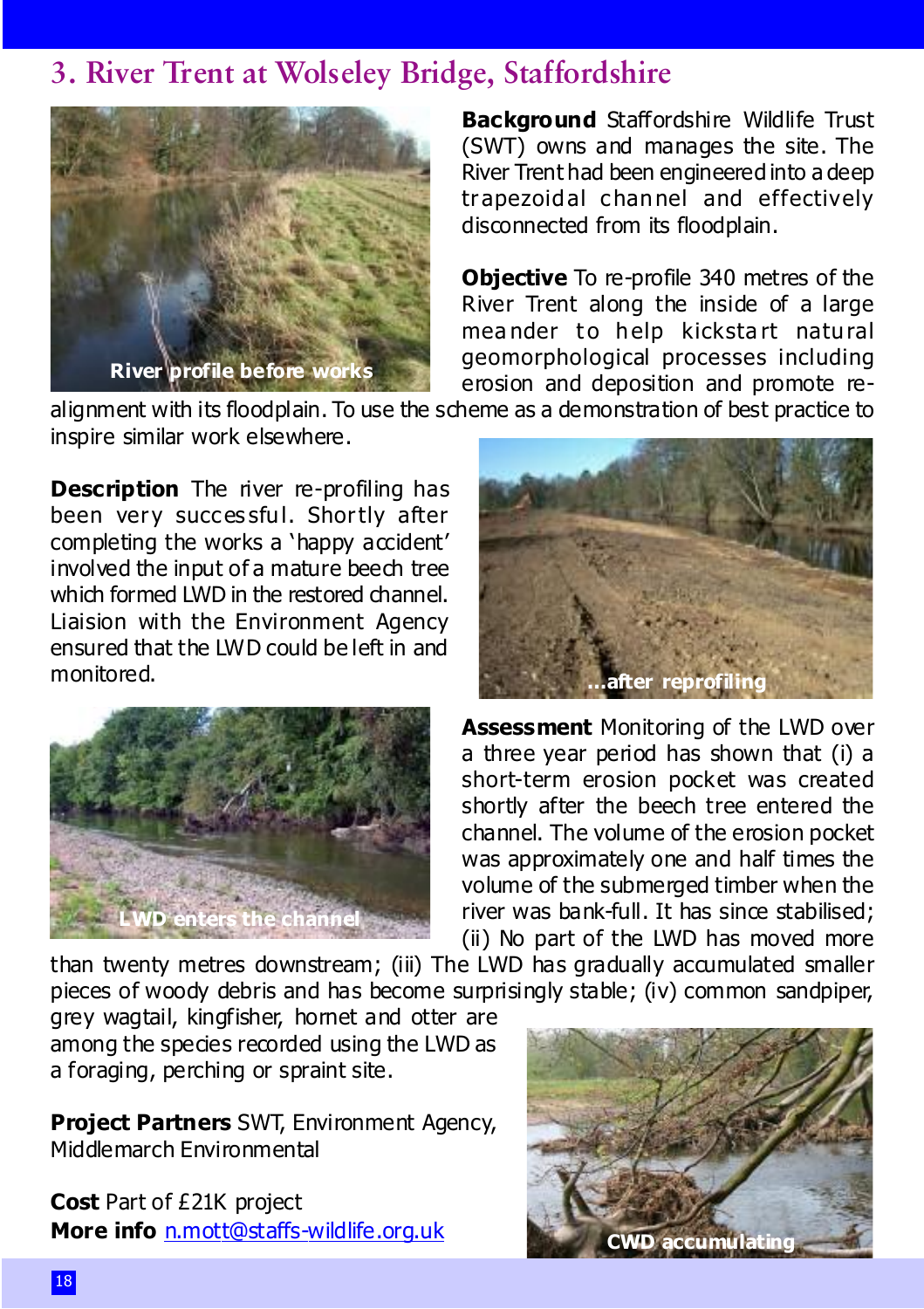#### **Reading**

- $\geq$  Boyer, K.L., Berg, D.R. and Gregory, S.V. (2003) Riparian management for wood in rivers. pp. 407-420 In Gregory, S., Boyer, K. and A. Gurnell (Eds.) The Ecology and Management of Wood in World Rivers. American Fisheries Society Symposium 37
- $\geq$  Godfrey, A. (2003) A review of the invertebrate interest of coarse woody debris in England. English Nature Research Report Number **513 \***
- $\geq$  Godfrey, A. (2000 / 2001 / 2005) Surveys for the granefly Lipsothrix nigristigma in 1999 / 2000 / 2003-2004. English Nature Research Reports **351**, **410 \***
- $\geq$  Gurnell, A., Tockner, K., Edwards, P. and Petts, G (2005) Effects of deposited wood on biocomplexity of river corridors. Front Ecol Environ 2005; 3(7): 377-382 http://www.unc.edu/depts/geog/information/ colloquia/Abstract\_aGurnell.pdf
- $\geq$  Hughes, F.M.R. (ed.) (2003) The Flooded Forest: Guidance for policy makers and river managers in Europe on the restoration of floodplain forests. FLOBAR2, Department of Geography, University of Cambridge, UK
- $\geq$  Linstead, C. and Gurnell A.M. (1999) Large woody debris in British Headwater Rivers. Environment Agency Research & Development Technical Report **W 181**http://publications.environment-agency.gov.uk/ pdf/STR-W181-e-e.pdf Summary Report: **W 185** http://publications.environment-agency.gov.uk/pdf/ STR-W185-e-e.pdf
- $>$  Mackenzie, N.A. (1996) The Riparian Woodland Ecotone. Scottish Native Woods
- $\geq$  Opperman, J., Merenleder, A., and Lewis, D (2006) Maintaining Wood in Streams: A Vital Action for Fish Conservation. ANR University of California Publication 8157 http://www.landstewards.org/otherDocs/ MaintainingWoodInStreams.pdf
- $\triangleright$  River Habitat Quality: the physical quality of streams and rivers in the UK and Isle of Man (1998). Environment Agency, Bristol
- Scottish Native Woods (2000) Restoring and Managing Riparian Woodlands

\* These free publications can be ordered from English Nature/Natural England's enquiry service http://www.englishnature.org.uk Tel. 01733 455000

#### **Websites**

Key Word Search: Large Woody Debris/Coarse Woody Debris/Large Wood/Snags/Re-snagging http://www.sbes.stir.ac.uk/riversconference/ http://panda.org/downloads/forests/deadwoodwithnotes.pdf

http://www.forestresearch.gov.uk/pdf/FCGL002.pdf/\$FILE/FCGL002.pdf http://www.rivers.gov.au/acrobat/facts07.pdf http://www.rivers.gov.au/acrobat/techguidelines/tech\_guide\_vol2\_chapb.pdf http://www.dnr.state.oh.us/water/pubs/fs\_st/stfs21.htm http://www.ontariostreams.on.ca/OSRM/Tech6.pdf http://www.english-nature.org.uk/lifeinukrivers/publications/publications.html http://depts.washington.edu/cssuw/Publications/FactSheets/ lwd.pdf#search=%22Woody%20debris%20how%20much%20is%20enough%22

#### **Credits**

Author: Nick Mott; Design: Martin Adams Photography: Nick Mott / Staffordshire Wildlife Trust Additional Photography: p1 GC Slawson (debris dam), Sue Scott (Salmon), Darin Smith (Otter); p5 Sue Scott (Salmon); p6 Stuart Ball / JNCC (Mayfly), Steve Hewitt (Cranefly), David Iliff (Hoverfly); p8 Martin Cooper (R.Sow), Andrew Crawford, Environment Agency (R.Trent), Alan Jones, Environment Agency (R.Severn) Map: Environment Agency / RHS

#### **Publication data**

Mott, N (2006) 'Managing Woody Debris in Rivers, Streams & Floodplains'. Staffordshire Wildlife Trust, UK Printed by George Street Press, Stafford – Wildlife Trust Corporate Members © Staffordshire Wildlife Trust and English Nature/Natural England 01889-880100 www.staffs-wildlife.org.uk Registered Charity No.259558